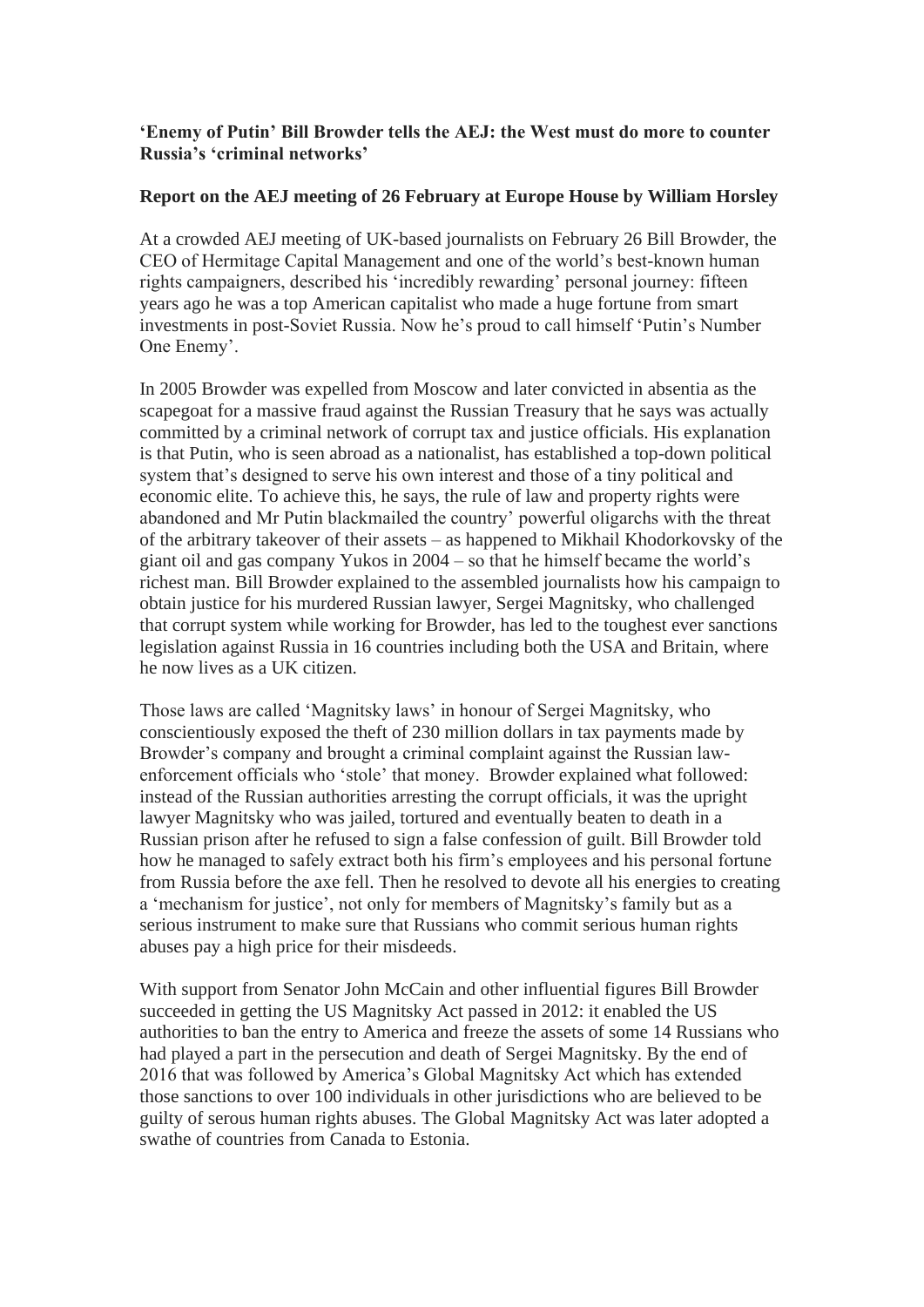Browder claims that the threat of being put on the Magnitsky sanctions list makes powerful individuals 'quake in their shoes' because no bank in the world will deal with them for fear of crippling American fines against sanctions-breakers. The growing blacklist of names now includes 17 Saudi officials implicated in the murder of journalist Jamal Khashoggi in the Saudi consulate in Istanbul last year, and army generals in Myanmar who are held responsible for an alleged policy of genocide against the Rohingya population there.

Browder says he himself has been the target of countless Russian efforts to blacken his name and silence him. He was convicted by a Russian court for tax evasion. Russia has tried several times to use Interpol to have him arrested abroad and extradited to Russia – most recently in May last year when he was briefly detained in Spain following another Russian call to Interpol. He was quickly released and says Interpol dismissed the Russian request as politically motivated. Russian officials have even accused Browder in connection with the murder of Sergei Magnitsky in the face of logic and a great mass of evidence recorded, among others, by Sergei Magnitsky himself before and during his months in various Russian jails before he was beaten to death by his Russian guards.

Browder's efforts to 'follow the money' have also yielded concrete results. He told the AEJ meeting that high-level official fraud and corruption in Russia has left an 'indelible trail'. Ten years ago, he says, those who carried out the massive fraud against the Russian state in the aftermath of his company's abrupt closure are still seeking to launder their ill-gotten gains through international banks. Last year Browder brought a criminal case for alleged money laundering by Russian oligarchs, including an associate of President Putin, against Danske Bank, Denmark's largest.

Since then, thanks to a US Department of Justice investigation, Danske has acknowledged that 200 billion dollars of foreign money flowed through its Estonian branch in recent years. And the investigation has widened to other leading international banks. Bill Browder says it is the biggest money-laundering scandal ever in Europe, and it came to light because of the vigilance that followed Magnitsky's shocking death. But he added that the investigations are going much too slowly. He says the European authorities who should be taking strong action against Russian money laundering and other financial crimes are 'not fit for purpose'.

Finally, Bill Browder spoke about what he calls the devastating impact of Putin's 'criminal network' in the outside world, including alleged state-sponsored assassinations and efforts to weaken and divide the West. Asked about the use by alleged Russian agents of the novichok nerve agent in an attempt to kill former Russian double agent Sergei Skripal in Salisbury a year ago, Browder said in his opinion Skripal, who has been in the UK since 2010, would not have been a target because his current activities have any active intelligence value: instead he was targeted, against the background of Putin's recent loss of popularity at home, as part of a strategy to create 'loyalty through fear'. To Browder, the British riposte to Russia in expelling a number of diplomats but holding back from serious new sanctions was quite inadequate. That policy showed in effect, he said, that 'you can get away with murder on British soil'. Strong words indeed.